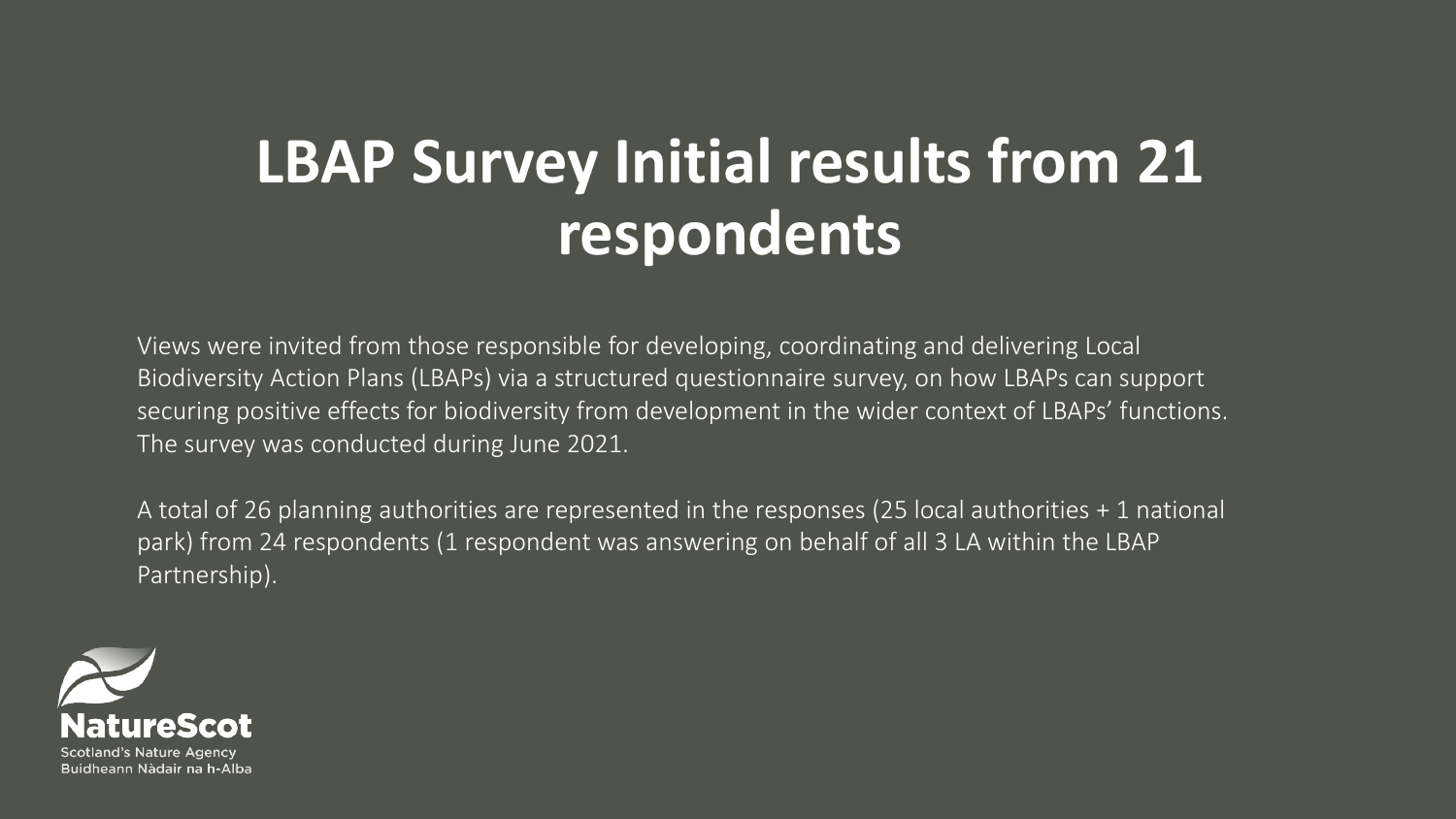1.1 On a scale of 1-5 (1=low, 5=high) how useful a tool do you feel that the current LBAP is to inform securing biodiversity benefits in association with development planning and development management?



### Negative **Positive** Positive

- LBAP is objective/ project / action based =  $6$
- LBAP community action based = 3
- LBAP actions poorly taken up by planners = 4
- LBAP out of date  $= 4$
- LBAP not just for planning has other purposes  $= 12$
- LBAP lacks detail and scope for securing PEfB=7
- LBAP needs to be read with further guidance=4

- LBAP has development applicable actions= 4
- Good design and development guidance reference LBAP = 5
- LBAP relevant to support  $LDP = 3$

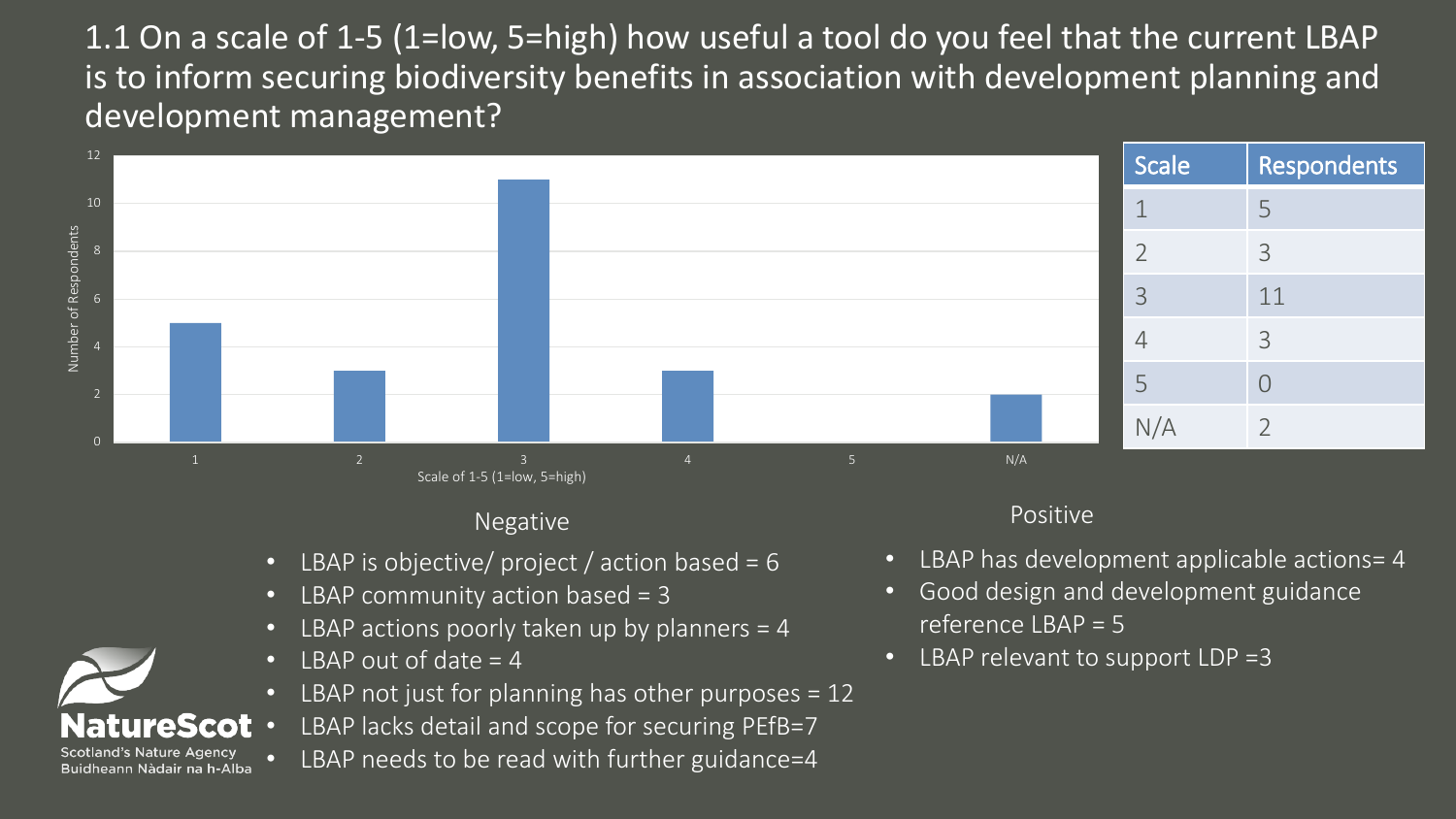1.2 Is the LBAP referenced in the LDP / Supplementary Guidance as the main source of information and advice to guide planning and development on biodiversity? Y/N?



If "no" where is LA specific biodiversity advice provided to planning and development?

- In supplementary guidance =7
- Planned to be in supplementary guidance=2
- Through green network supplementary guidance=2
- Biodiversity advice given when possible effects on Locally Important Nature Conservation Sites=2
- From biodiversity officer =  $1$
- From  $LDP = 1$

Buidheann Nàdair na h-Alba

- Planning policy =2
- The LBAP is not suitable to deliver this  $=$  3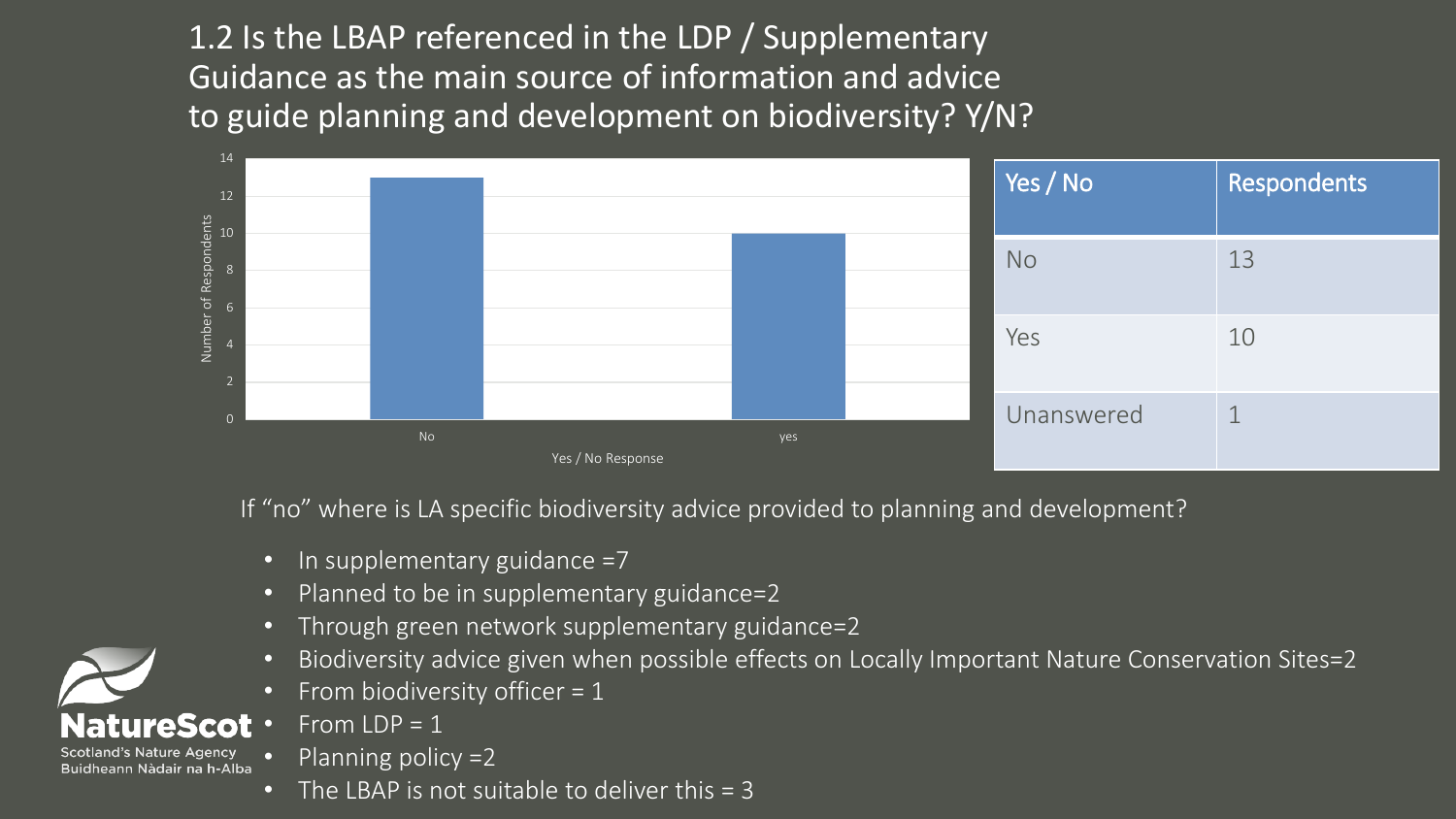1.3 Does the LBAP identify biodiversity priorities and protected species and habitats for the area covered by the Planning Authority? Y/N?



Yes / No Response

If yes; a. How? (i.e. by use of written lists, Latin names, maps, map scale)

- Species Lists provided = 17
- Habitat lists = 11
- LBAP actions associated with species lists  $= 6$
- LBAP actions associated with habitat lists  $= 7$
- Habitat maps in LBAP =  $4$
- Species maps in LBAP = 2
- LBAP flagship species listed=2
- Green corridors / networks listed = 2
- Locally Important Nature Conservation Sites (LINCS) maps in LBAP = 2
- No maps as lack records  $= 1$
- Ecosystem based LBAPS = 3

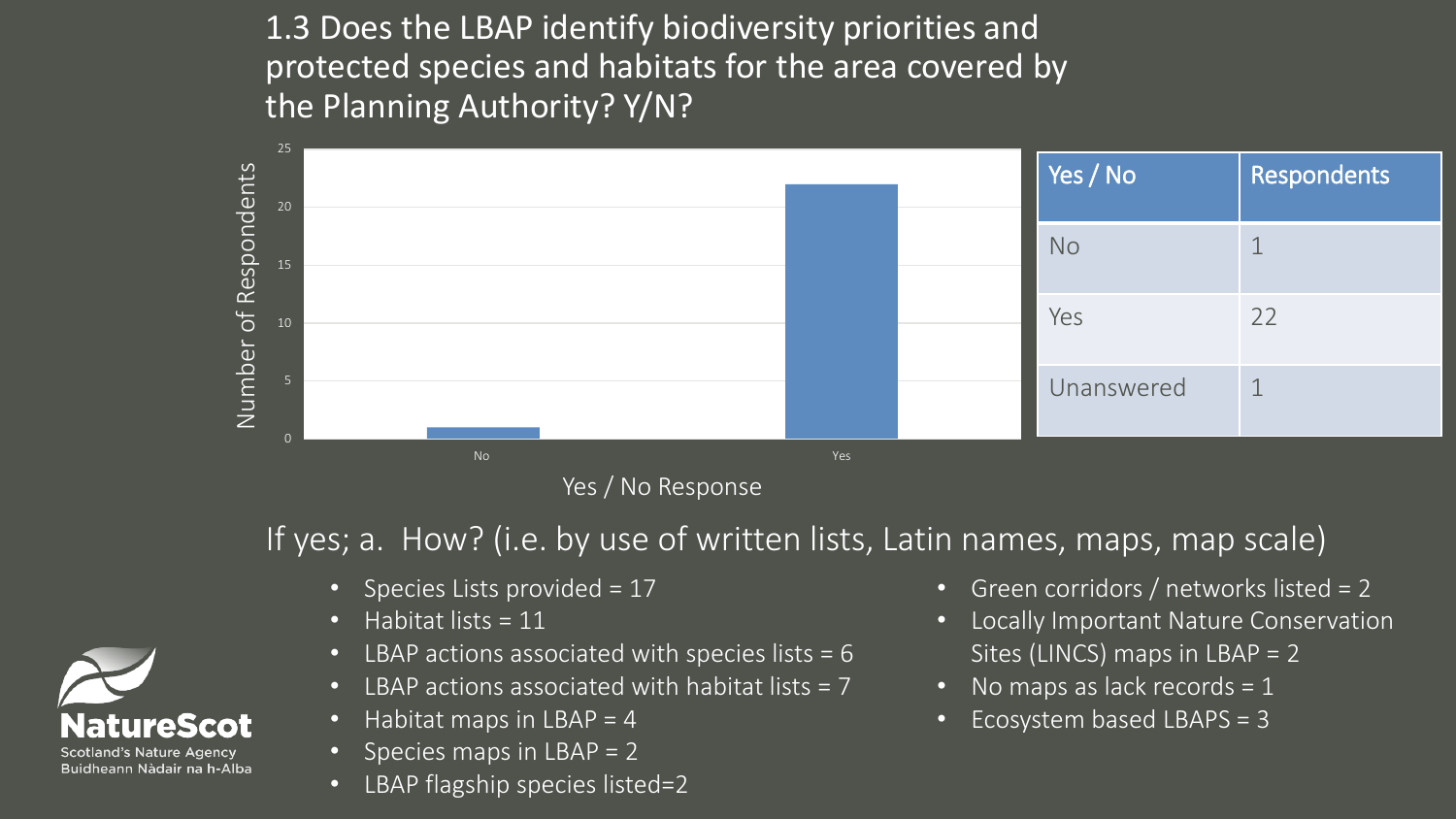Are priorities identified at a range of scales? For example, priorities to inform small scale developments (single house, areas less than 1 hectare), to larger scale (e.g. 250+ housing developments, business parks etc.)? Explain



- Yes / No Response
- Priorities of scale in LDP / Guidance = 5
- Some priorities considered at landscape scale (not necessarily development related) =2
- Development scale considered when effecting LINCS= 2
- EIA / SEA influences scale recommendations =  $1$
- LBAP officer gives advice to scale =  $1$
- Not considered a priority for the LBAP=2
- LBAP not designed for this level of detail =1

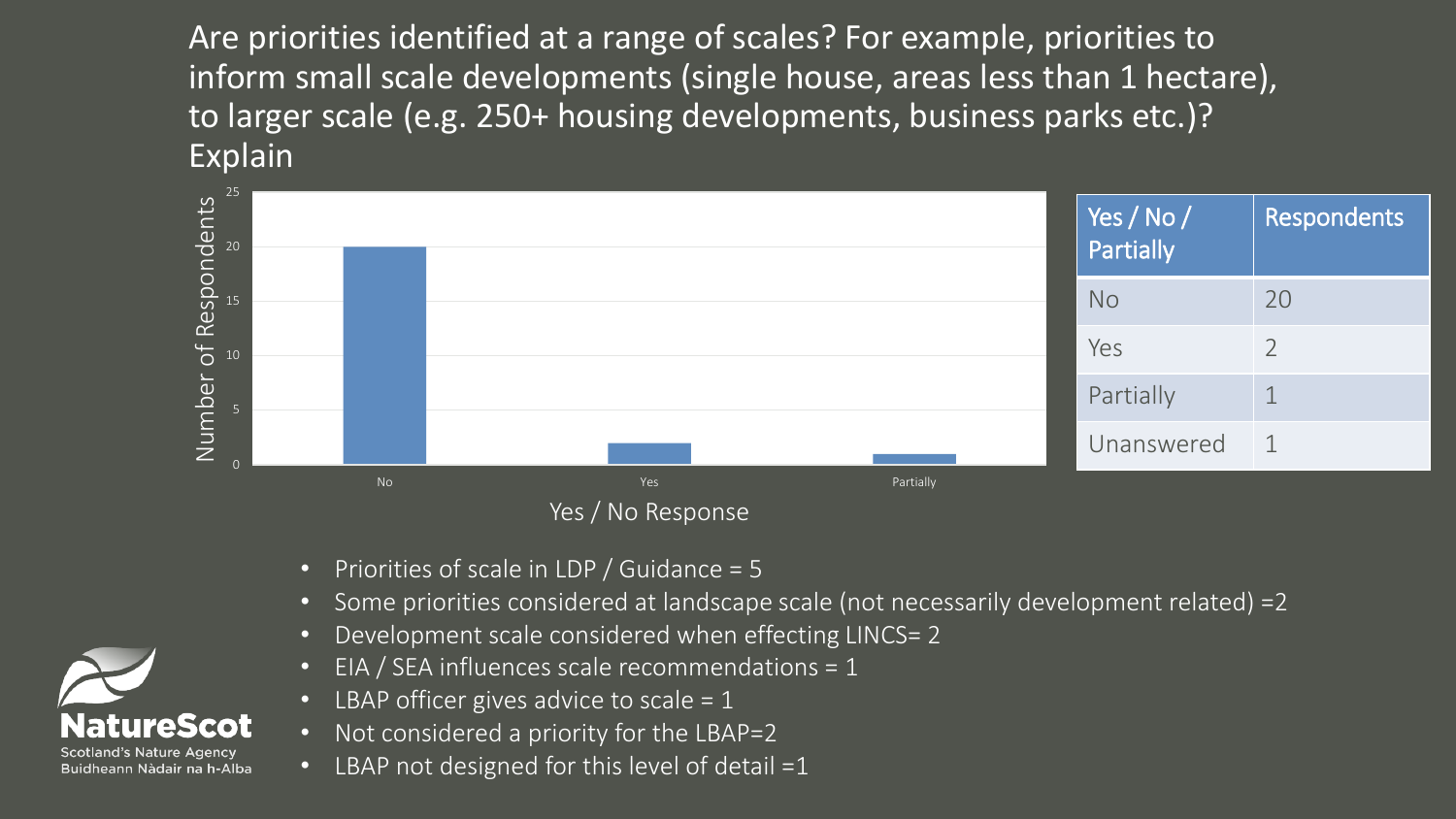1.4 Are specific measures for safeguarding and enhancing priority habitats and species described to inform the planning and development process? Y/N?



Yes / No Response

Explain, providing or referencing an example.

- Through Guidance documents = 8
- Through listed LBAP actions = 8
- Through LINCS = 2
- Through protected species / nationally designated sites  $=1$
- Through EIA / SEA =  $2$
- Through  $LDP = 1$

**TITEScot** 

and's Nature Agency Buidheann Nàdair na h-Alba • LBAP not specifically for planners =2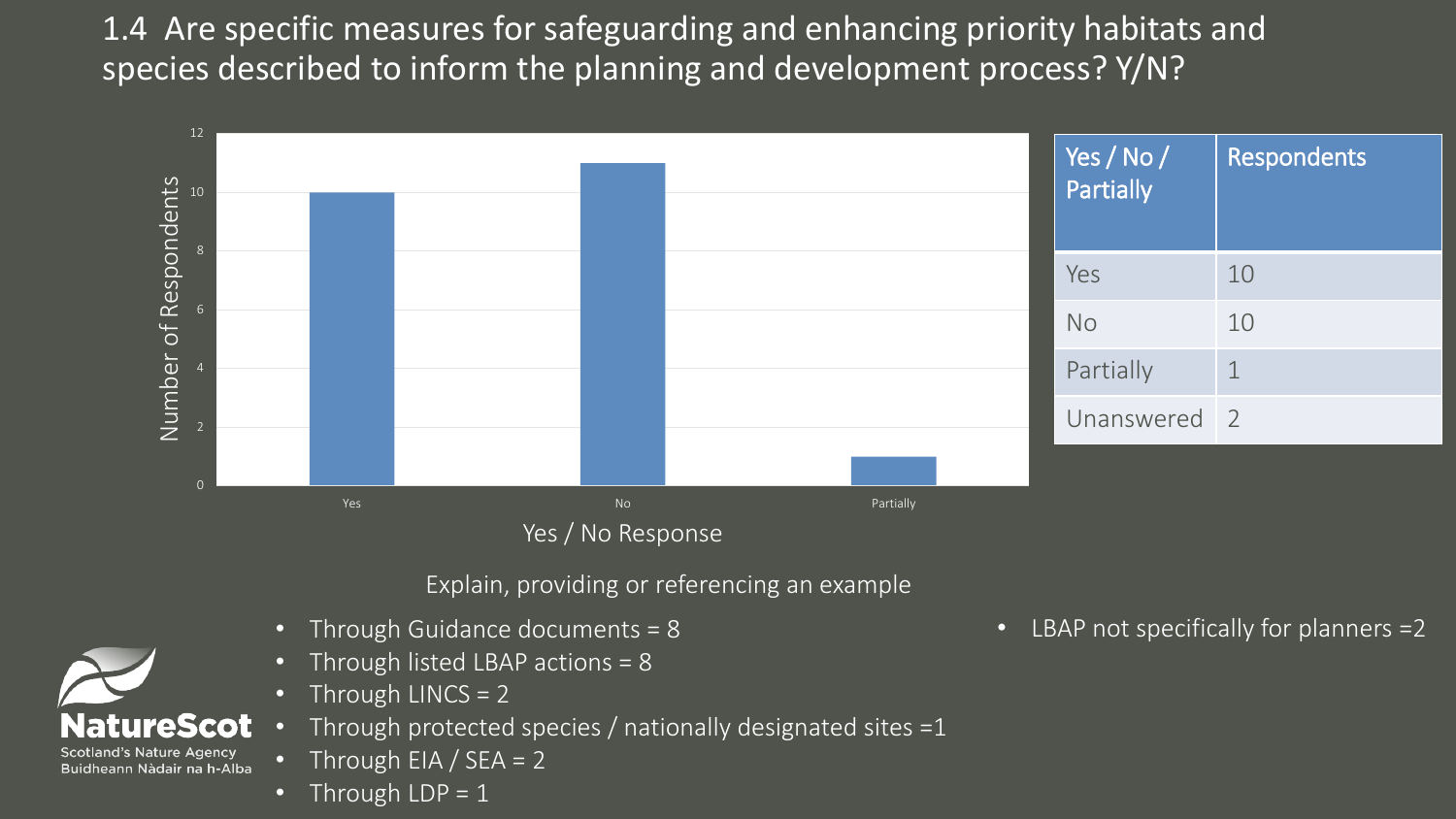1.5 Are measures to integrate biodiversity enhancing features into the built environment described in the LBAP? Y/N?



- Through LBAP Actions = 12
- LBAP has specific urban / built environment section = 6
- Through LDP / Guidance = 4
- In LBAP but only for specific features e.g. SUDS = 3
- In LBAP has to be read with additional guidance = 2
- LBAPS lack needed detail =2
- LBAPS not appropriate as no statutory power  $= 2$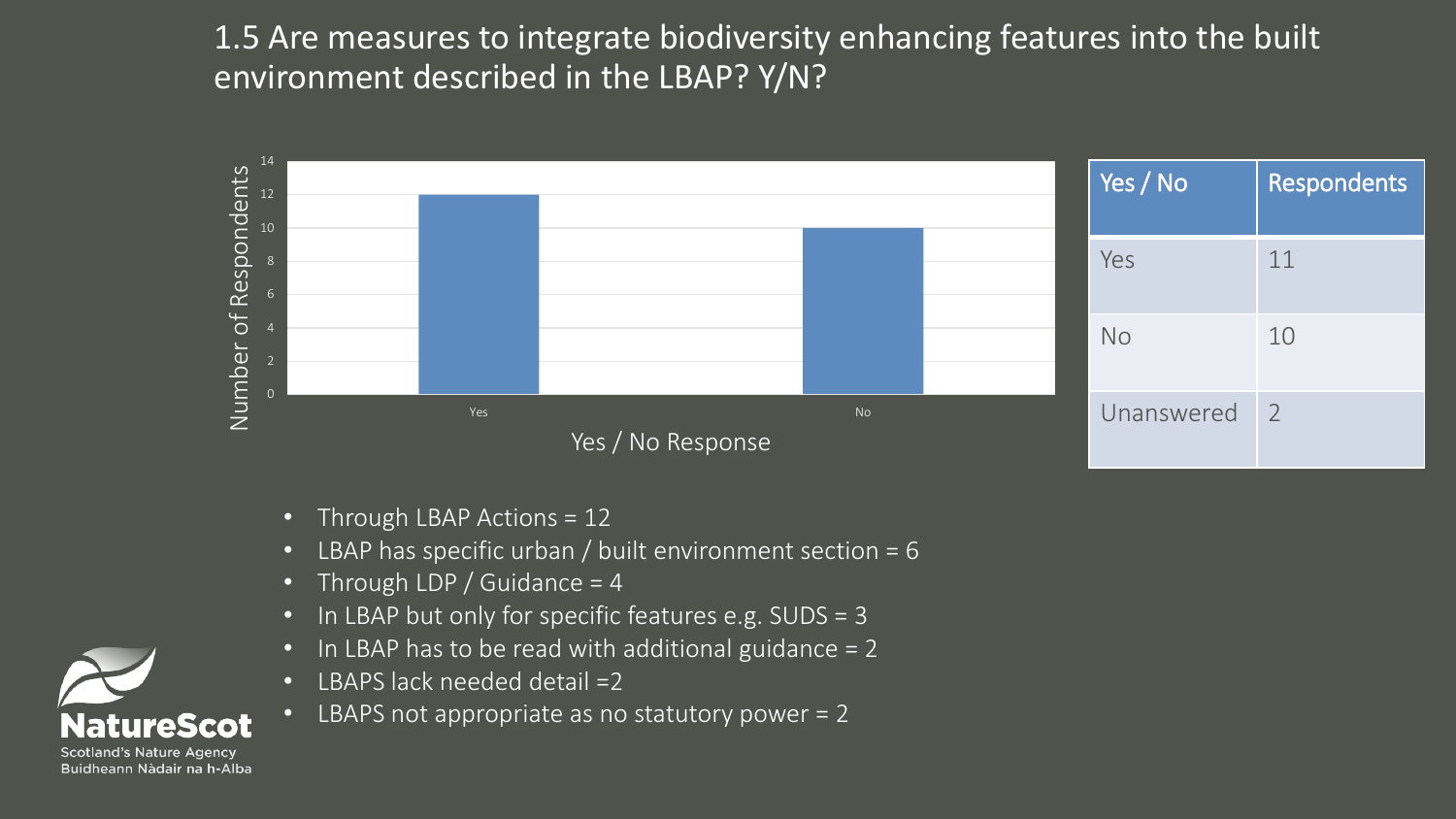# 1.6 Does the LBAP include ecological habitat networks? Y/N?



- Recognized in LBAP term used = 6
- Habitat network creation/ recognition = 6
- Has woodland network = 2
- Connectivity only recognised at landscape scale = 2
- Includes modelling of habitat connectivity=2
- Given in separate guidance = 1
- Link to Neighbours LBAP habitat network =  $1$
- Too much detail needed to be covered in a LBAP = 1
- As part of ecosystem restoration actions =1
- Habitat network actions for key species =1

ureScot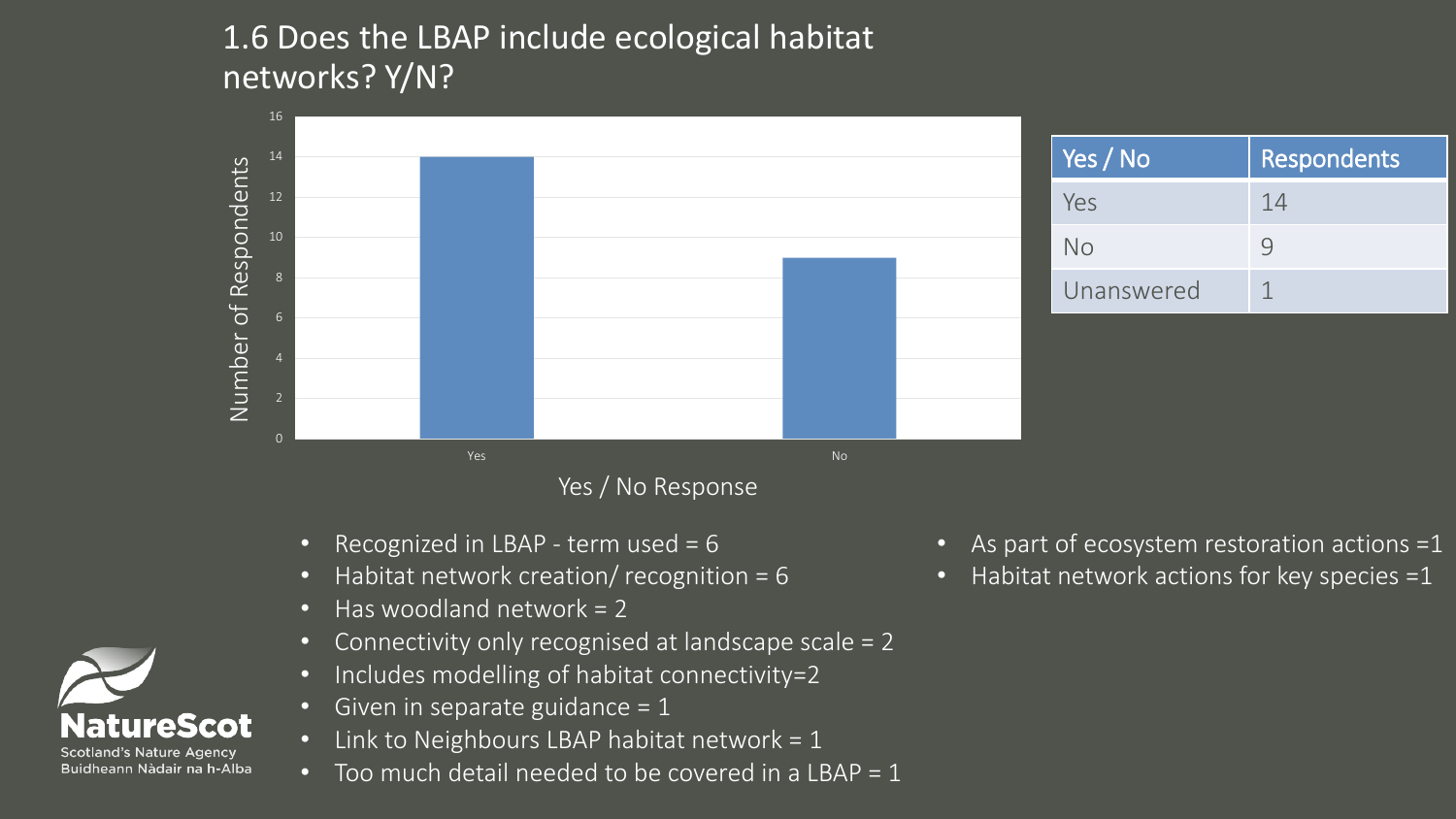1.7 Can you provide any examples where good outcomes/ positive effects for biodiversity have been achieved through the development/planning process by developers?- Please briefly describe or reference one or two examples





Buidheann Nàdair na h-Alba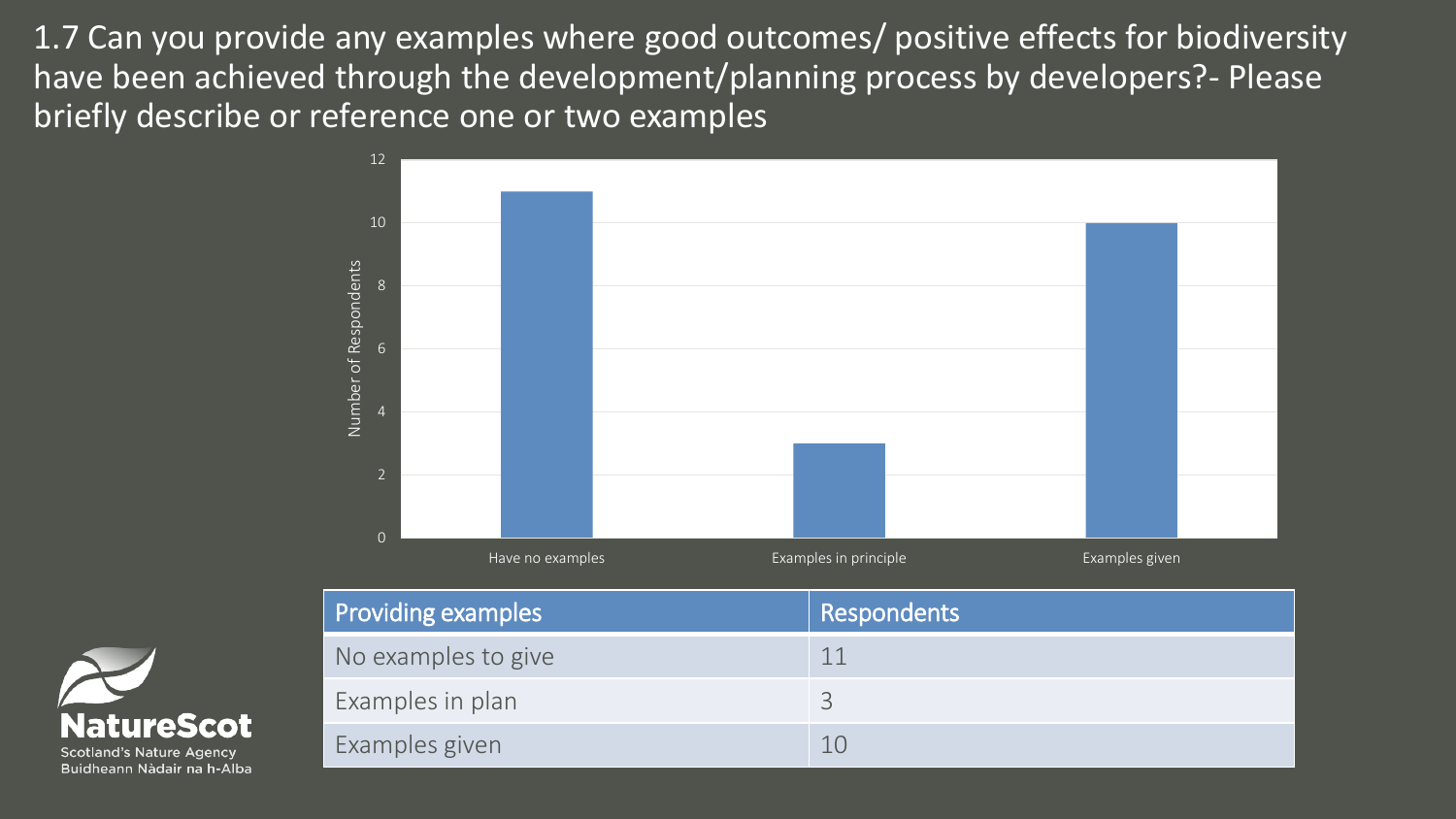1.8 On a scale of 1-5 (1=low, 5=high), how easily do you think that information presented in the current LBAP is accessible and can be easily understood by planners and developers not fully conversant with biodiversity /ecological language and principles? For **Planners** 

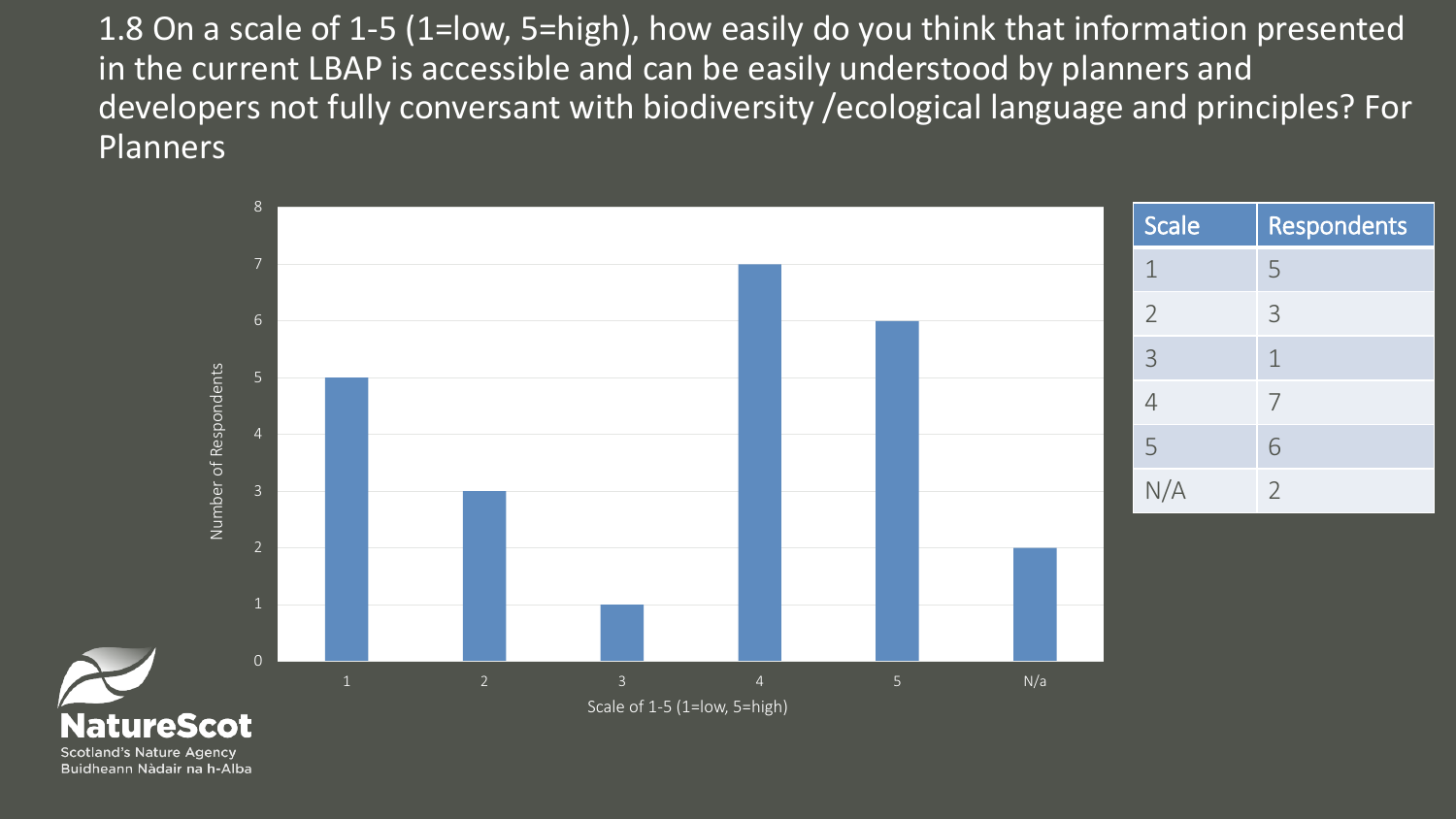1.8b On a scale of 1-5 (1=low, 5=high), how easily do you think that information presented in the current LBAP is accessible and can be easily understood by planners and developers not fully conversant with biodiversity /ecological language and principles? For Developers

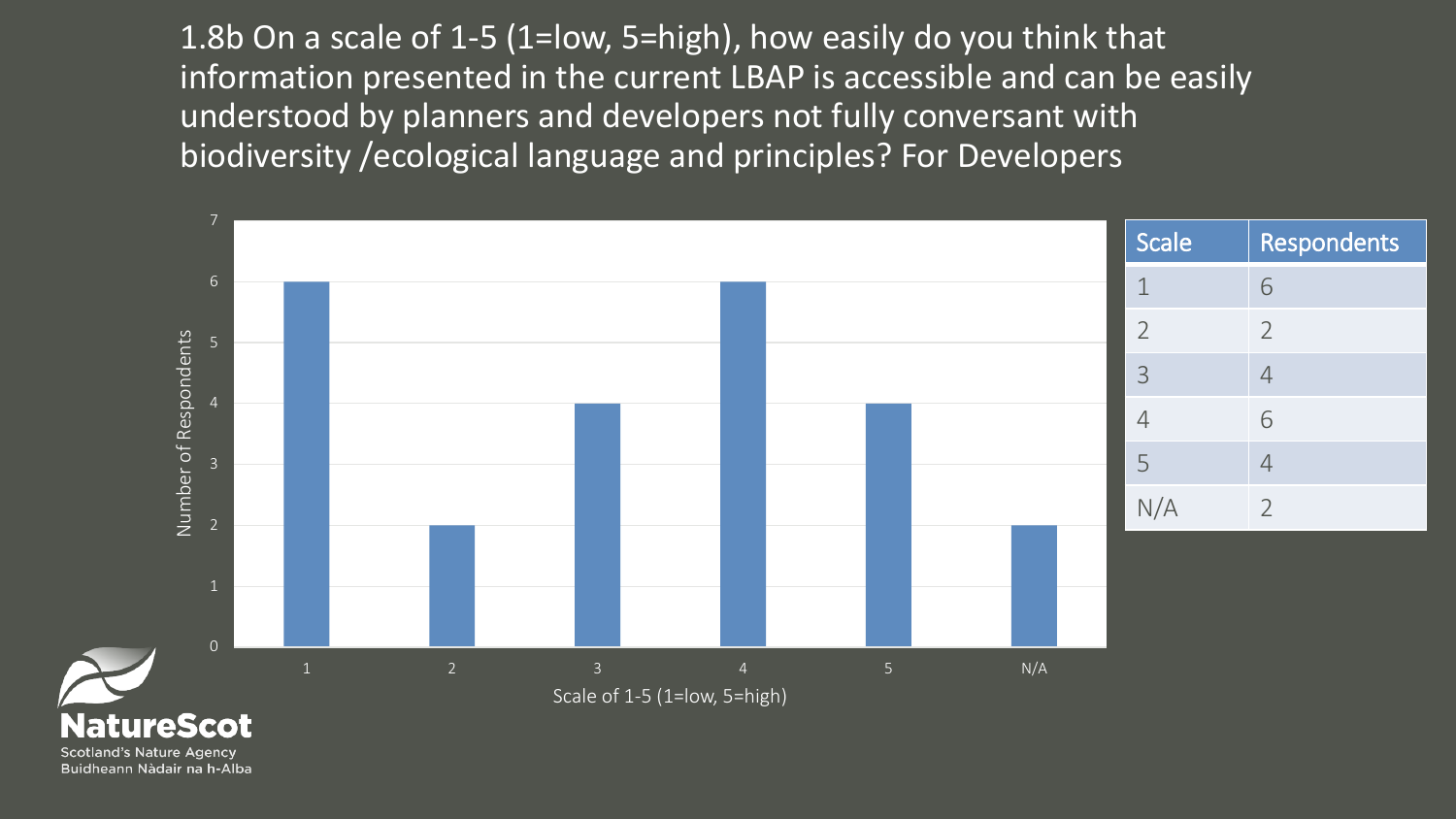2.1 On a scale of 1-5 (1=low, 5=high), how relevant would you say that LBAP Partnership or assigned implementing body is, to delivering positive effects for biodiversity alongside the development/planning process?



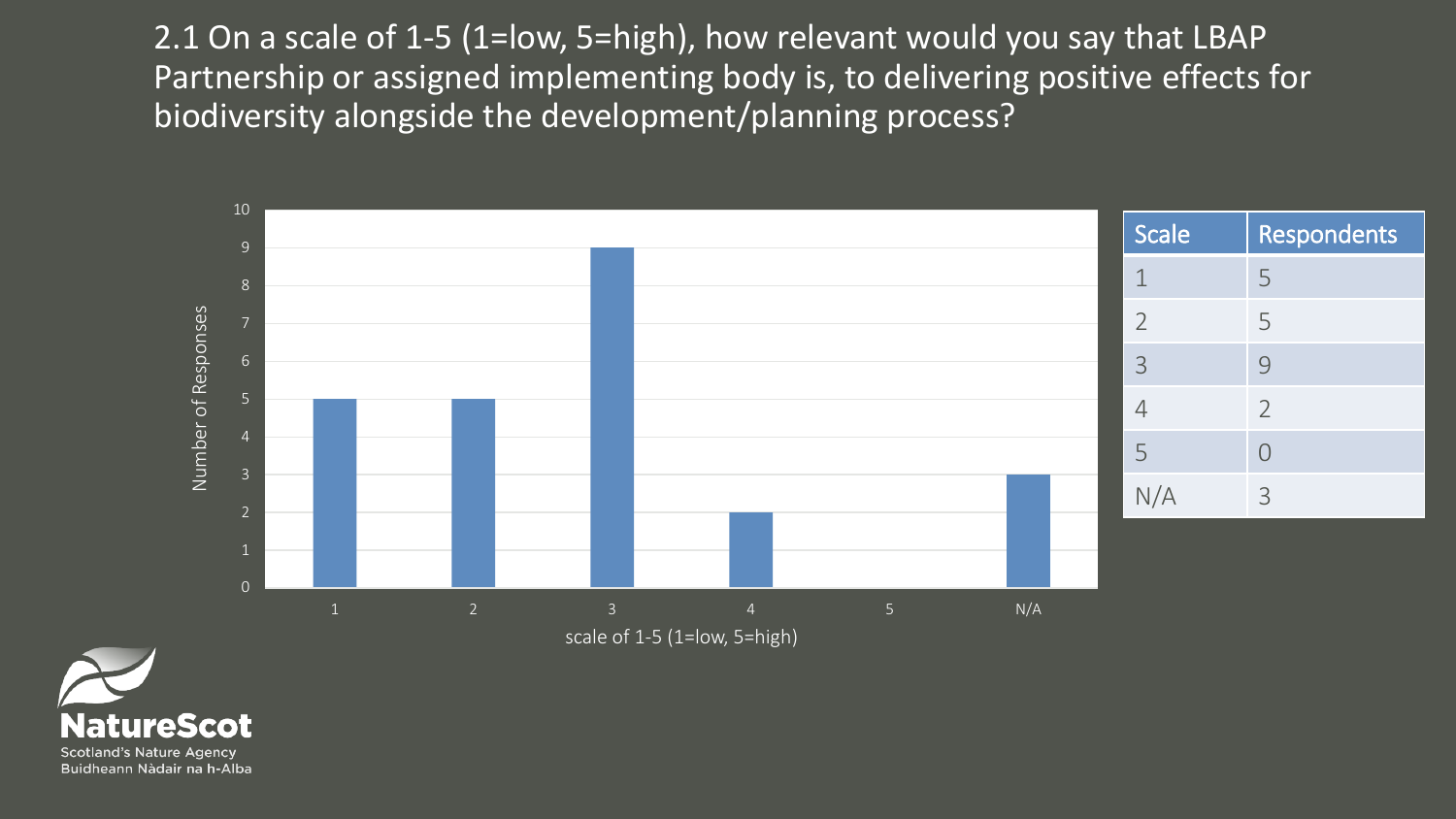2.2 What opportunities are there to further support delivery in practice of positive effects alongside the development/planning process, and how can these best be facilitated? Think about resources, expertise, time, training, guidance, process…

### Opportunities **Resources** Resources

- Lots limited resources, limit actions =4
- Give LBAPS statutory standing = 3
- Creation of new guidance = 2
- Build into new LDP=1
- Greater links between biodiversity officers and planners  $= 1$
- Stronger legislation = 4
- Utilise partnership expertise to help planers  $=1$
- Increase community involvement = 1
- Encourage offsite compensation for biodiversity =  $1$
- Clarify ecological expertise developer should take on =1
- Ensure biodiversity actions carried out early in development to prevent them being forgotten / lack of money =  $1$
- Linking LBAP actions and development can help secure funding =1



- More Staff  $= 12$
- Lack of expertise  $= 8$
- More time  $= 7$
- Greater assistance, support, resource and guidance from NatureScot = 6
- Training for planners  $=$  4
- Train planners to recognise PEfB = 2
- Developer training = 2
- LA need more enforcement powers = 2
- Creation of standard planner guidance = 2
- Creation of standard developer guidance  $=2$
- LBAP not linked directly to planners-lack communication = 3
- LBAP partners need more staff  $= 1$
- Need funding for LA ecologist  $= 2$
- More resource in general  $= 2$
- Need for record Centre = 1
- National standard for PEfB needed =  $1$
- Needs to be greater built in to policy  $=1$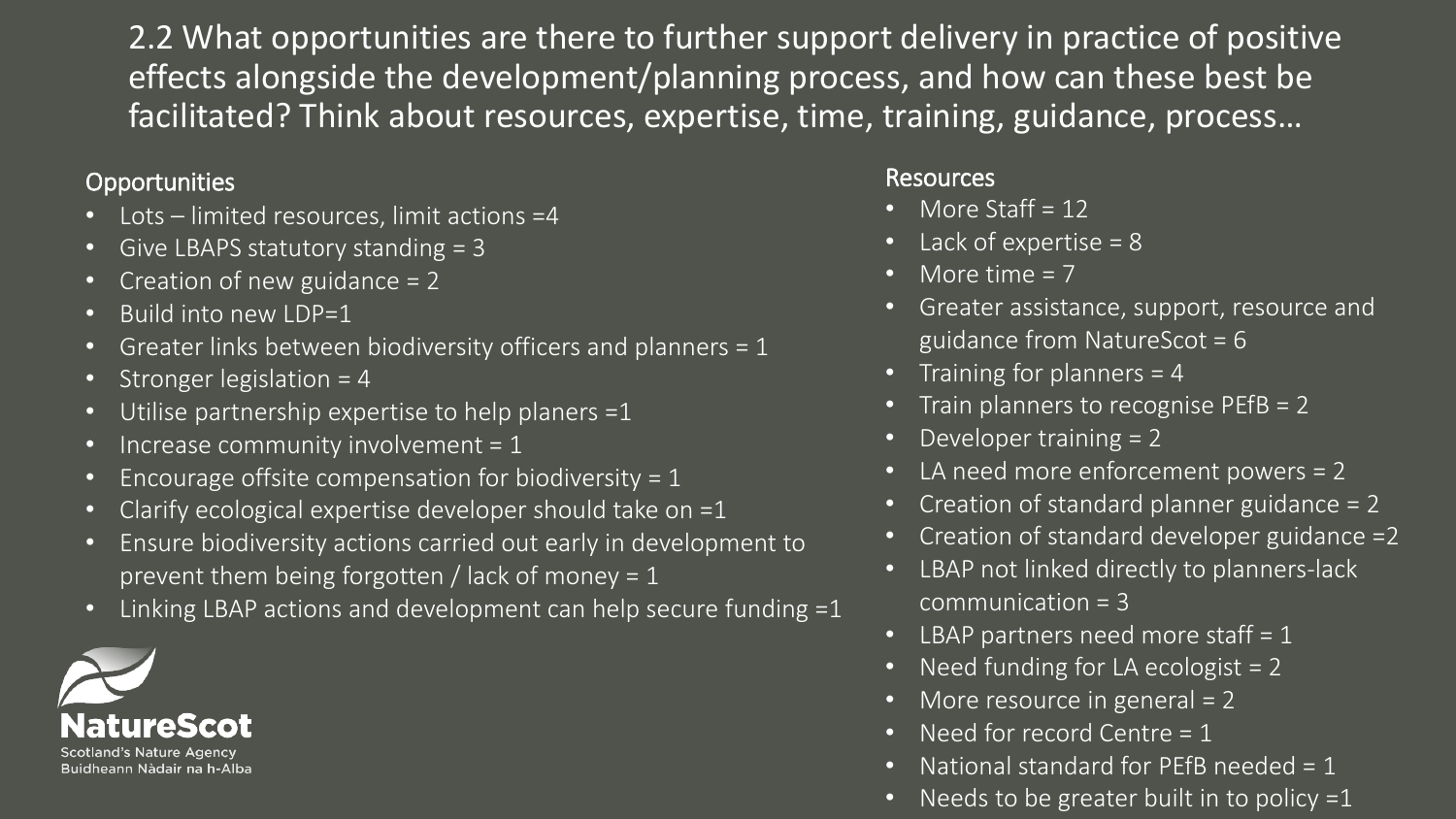2.3 Can you provide any examples where positive effects for biodiversity have been achieved alongside the development/planning process by or closely with LBAPartnerships?





| icotland's Nature Agency |                            |  |
|--------------------------|----------------------------|--|
|                          | 3uidheann Nàdair na h-Alba |  |

| Examples given      | Respondents |
|---------------------|-------------|
| No examples to give | 15          |
| Examples given      |             |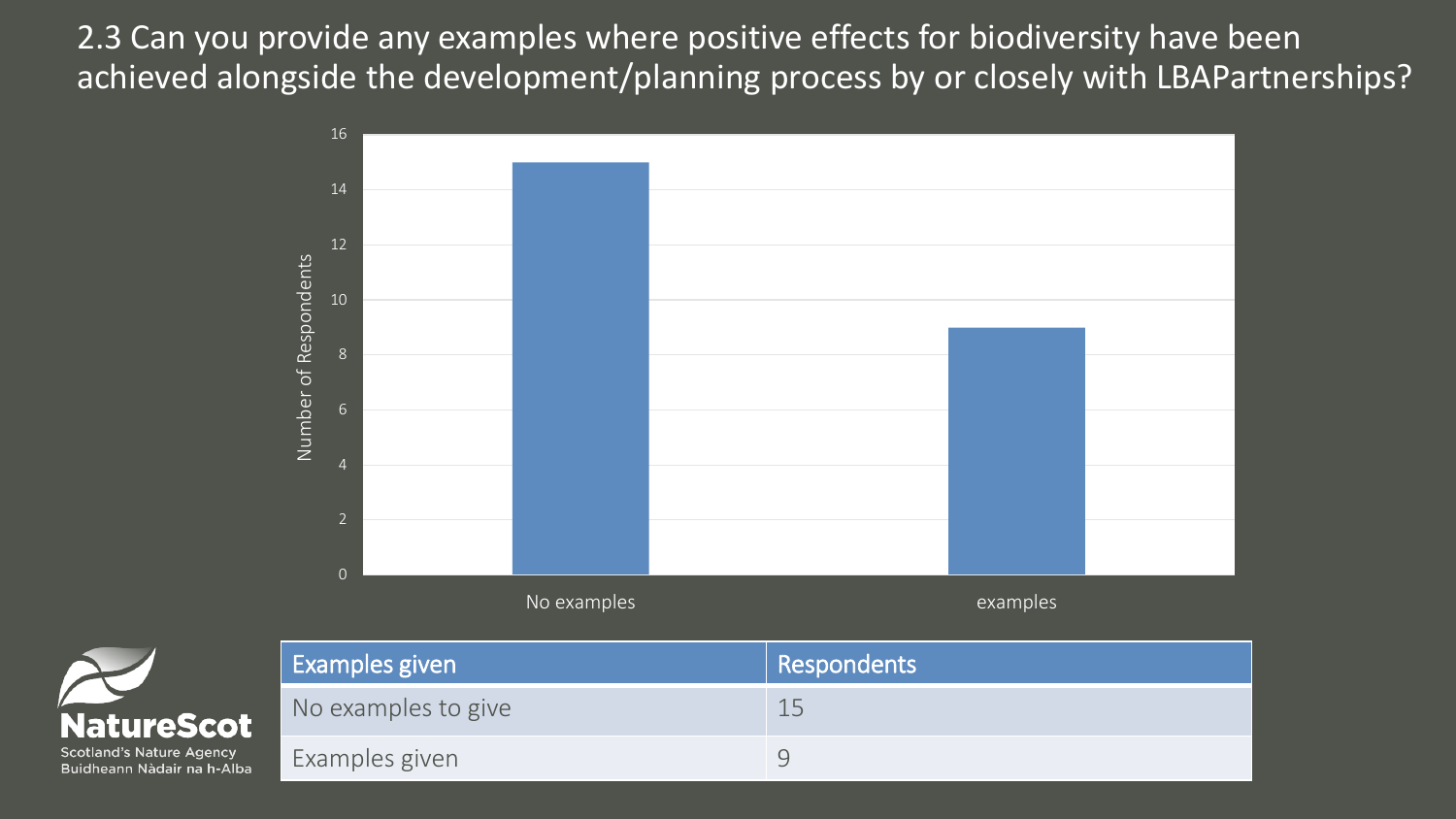2.4 Are there barriers to the current practice and capacity of Local Biodiversity Action Partnerships and their ability to influence planning policy? Y/N?



• List of 15 additional barriers collated from responses. 24 in total

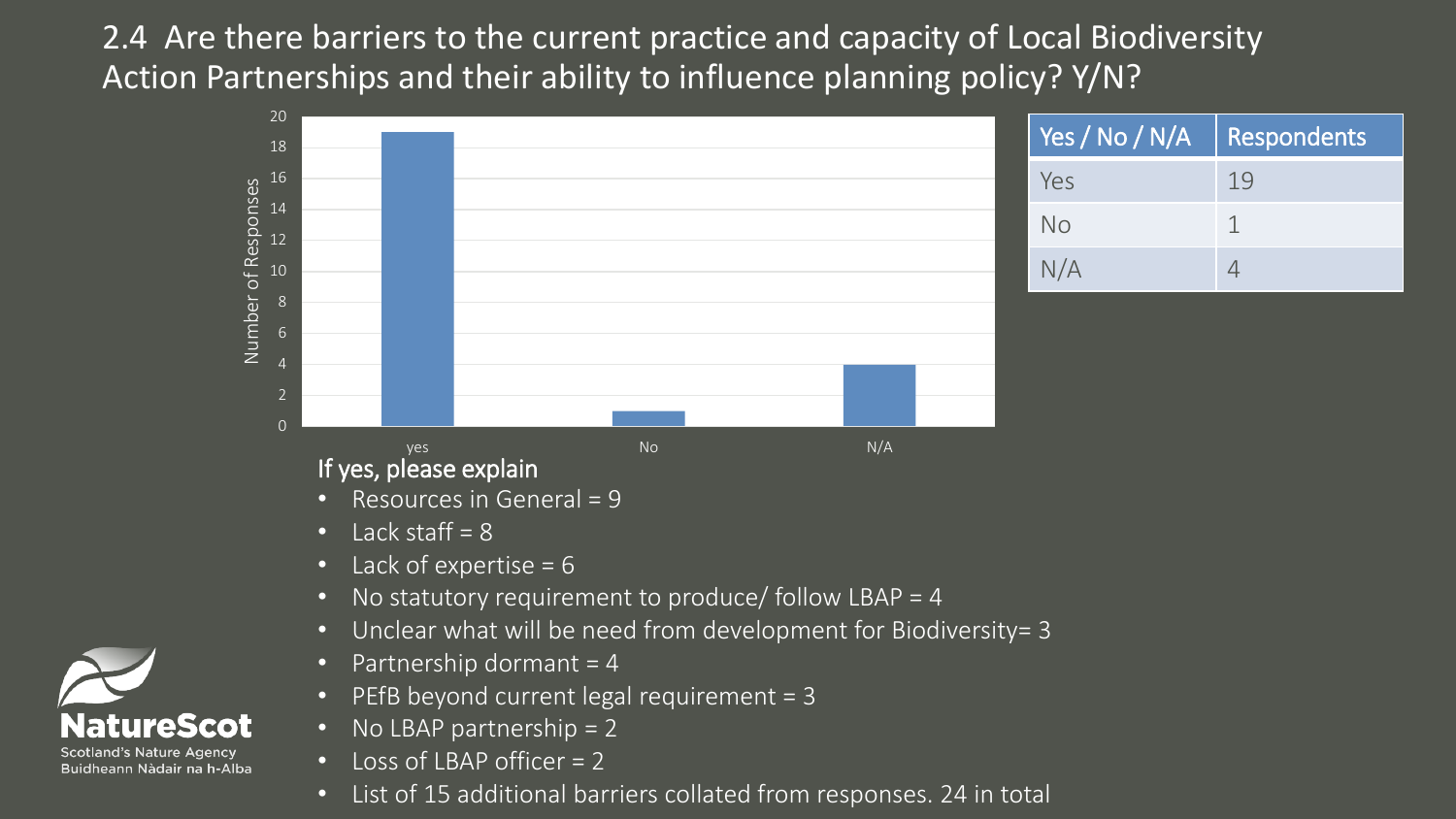**3.1 Do you think the current system already works well in your Planning Authority? Y/N?**





| $\vert$ Yes / No / N/A | <b>Respondents</b> |
|------------------------|--------------------|
| Yes                    | Ч                  |
| No                     | 13                 |
| N/A                    |                    |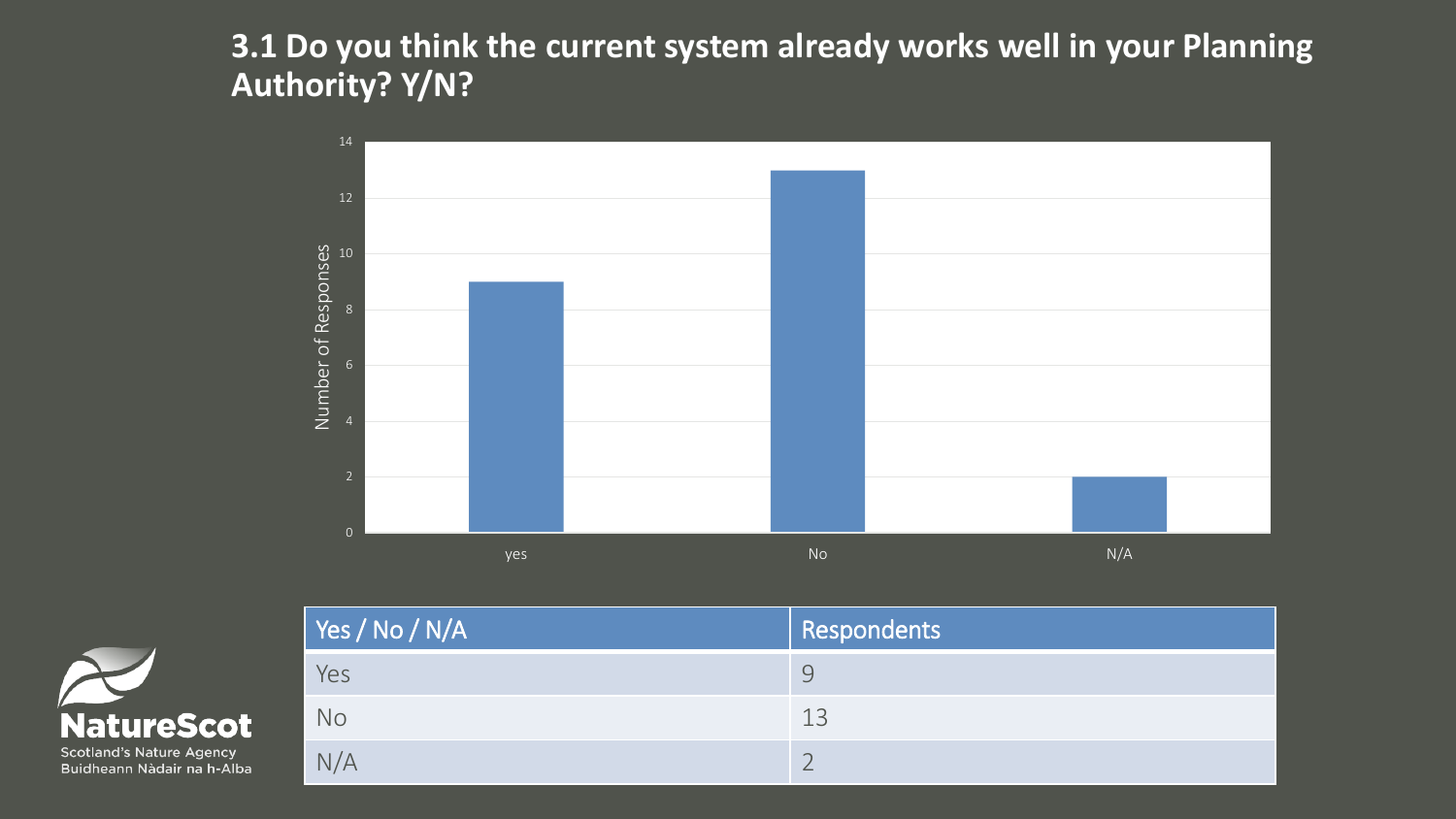3.2 Do you think information in the LBAP could be better configured to inform planners and developers in securing positive effects for biodiversity? Y/N?



- Should be presented as separate guidance  $= 6$
- Any separate guidance should be LBAP linked= 3
- Not the purpose of  $LBAP = 4$
- LBAP need redesigned for purpose = 6
- LBAP to out of date = 2
- Need heavy resourcing  $= 1$
- LBAP info could better inform LDP = 1
- Better link between LBAP and planning guidance=1
- Current system works =  $1$

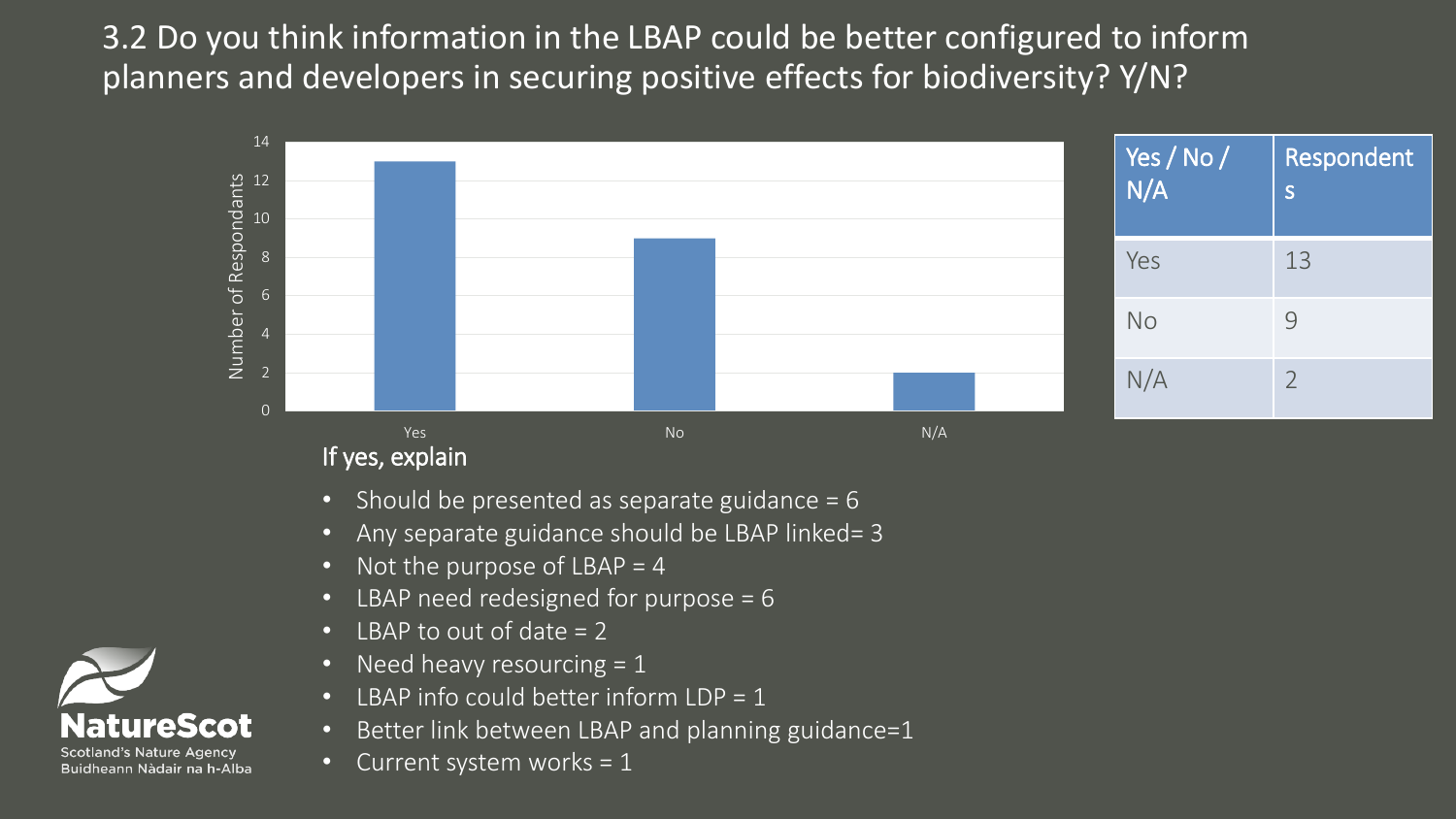# 3.3 What would help you to make LBAP's as useful as possible in supporting planning and development to secure positive effects?

- More resources in General = 5
- Greater guidance in general needed = 5
- Guidance needed on how an LBAP is created for this purpose = 5
- New legislation / policy needed =4
- Greater support, involvement and guidance from NatureScot = 4
- Planning and development is a planning not an LBAP matter = 3
- More Staff  $= 2$
- More funding = 2
- Training needed for planners = 2
- Disseminate biodiversity information to wider council staff = 2
- Increased use of technology to spread information  $=2$



- Greater access to ecology advice = 2
- $\sqrt{1 2}$  Make a separate guide linked to LBAP = 2
- Links needed between LBAP and planning =3
- give power and role to partnership to put forward PEfB to planners =1
- Greater planning enforcement =  $1$
- Need good case studies to follow =  $1$
- Conferences to share guidance and good practice  $= 1$
- LBAP would need redesigned =  $1$
- More time needed  $= 1$
- LBAP need reference to further guidance notes  $=1$
- More information of how PEfB will be measured  $= 1$
- LBAPS need link to  $LDP = 1$
- Align LBAP with strategies like greenspace, NBS and natural capital  $=1$
- $\sqrt{ }$  Need for record centre = 1
- Biodiversity staff need training in planning  $= 1$
- Shift away from protect sites and species to biodiversity in general =1
- SuDs systems under utilized for there biodiversity potential =1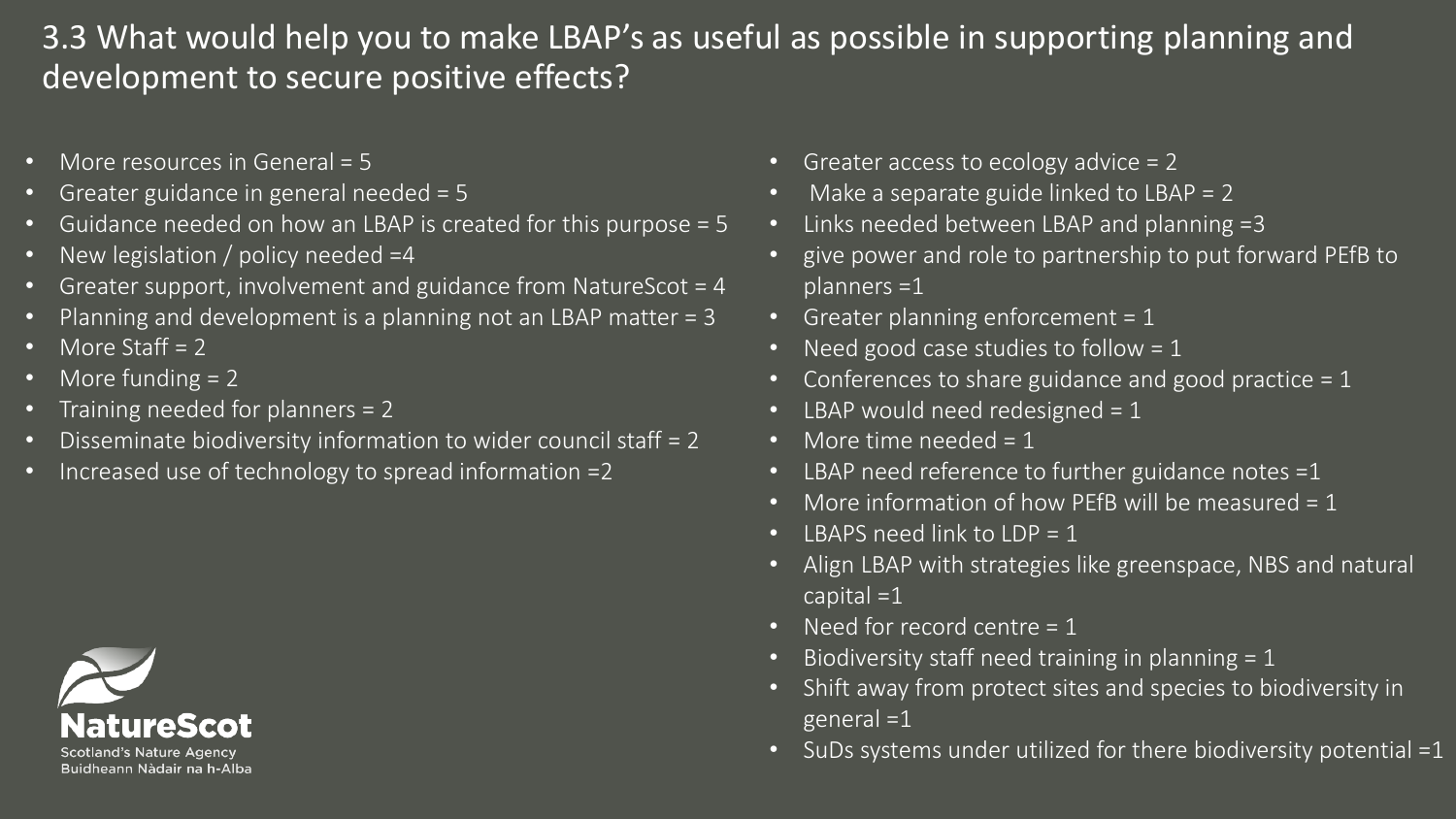3.4 Are there specific areas of support required by planners and developers to make the available information more easily accessible and / or understandable? Explain

- Training needed =  $7$
- More resources = 6
- Need for more ecology advice to be available  $= 6$
- More statutory requirements on planners and developers causing raising of biodiversity priority = 5
- Lack of support for biodiversity from planners / LA =3
- Guidance on how to deliver PEfB = 4
- Need for BNG tools =2
- Provision of local ecology data =2
- Separate guidance documents needed = 3
- Sign post to existing resources =1
- NatureScot Providing training = 1
- Encourage developers to have ecologists = 1
- Clear guidance on measuring positive effects for biodiversity  $= 1$
- Clear guidance on developer responsibilities  $= 1$
- Developers might not look at voluntary advice and LBAPS  $=1$
- Set clear minimum net gain =  $1$
- LBAP not made for this purpose  $= 1$
- Already exists  $= 1$
- Simplify guidance to be easier understood by non ecologists = 1
- Need case study of good examples  $= 1$
- Guidance needed to help guide planners in technical areas = 1

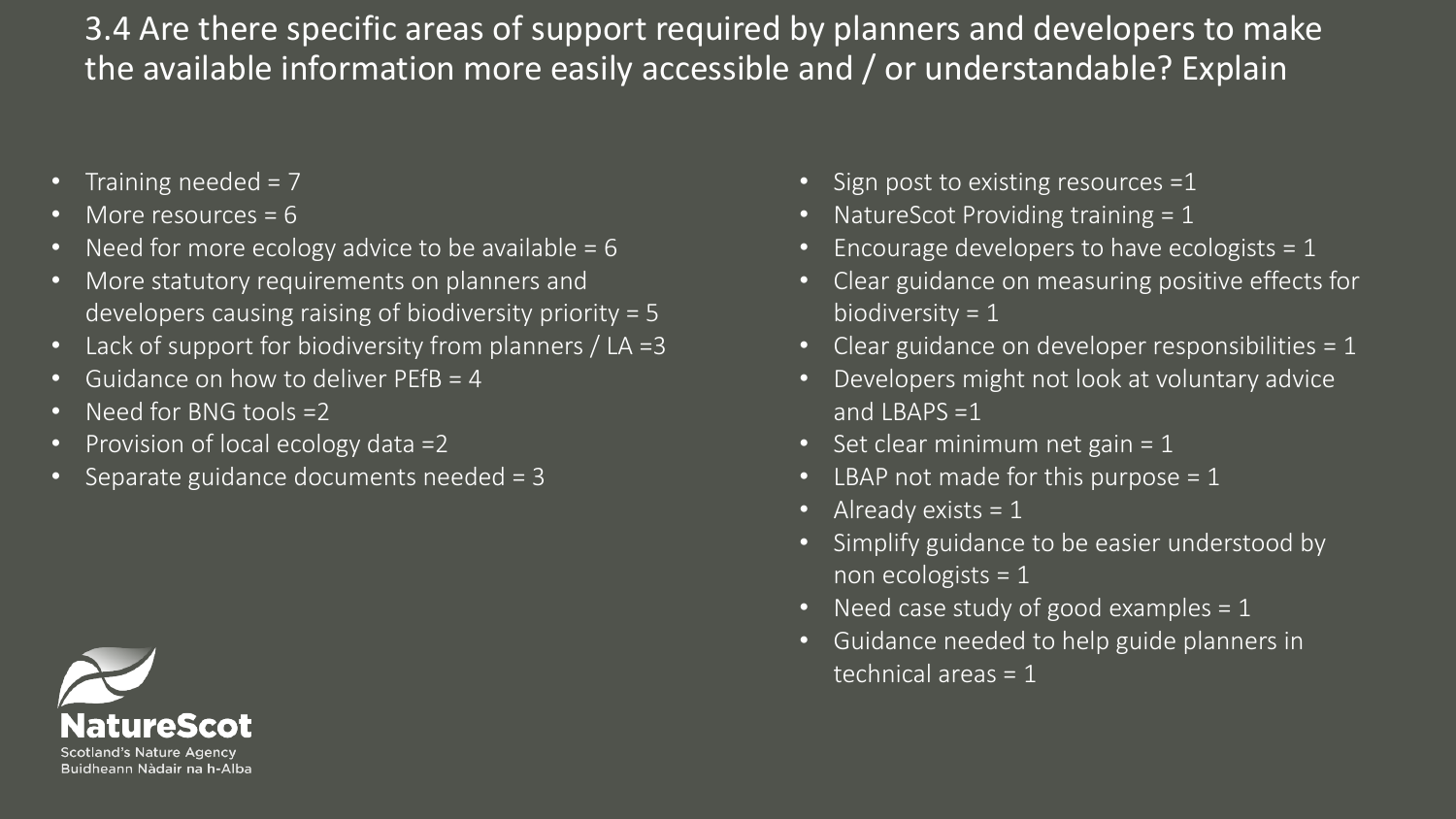# 4.1 Are you planning to review, update (or produce) an LBAP? Y/N?





| $\sqrt{\ }$ Yes / No / N/A | Respondents |
|----------------------------|-------------|
| Yes                        | 15          |
| <b>No</b>                  |             |
| N/A                        |             |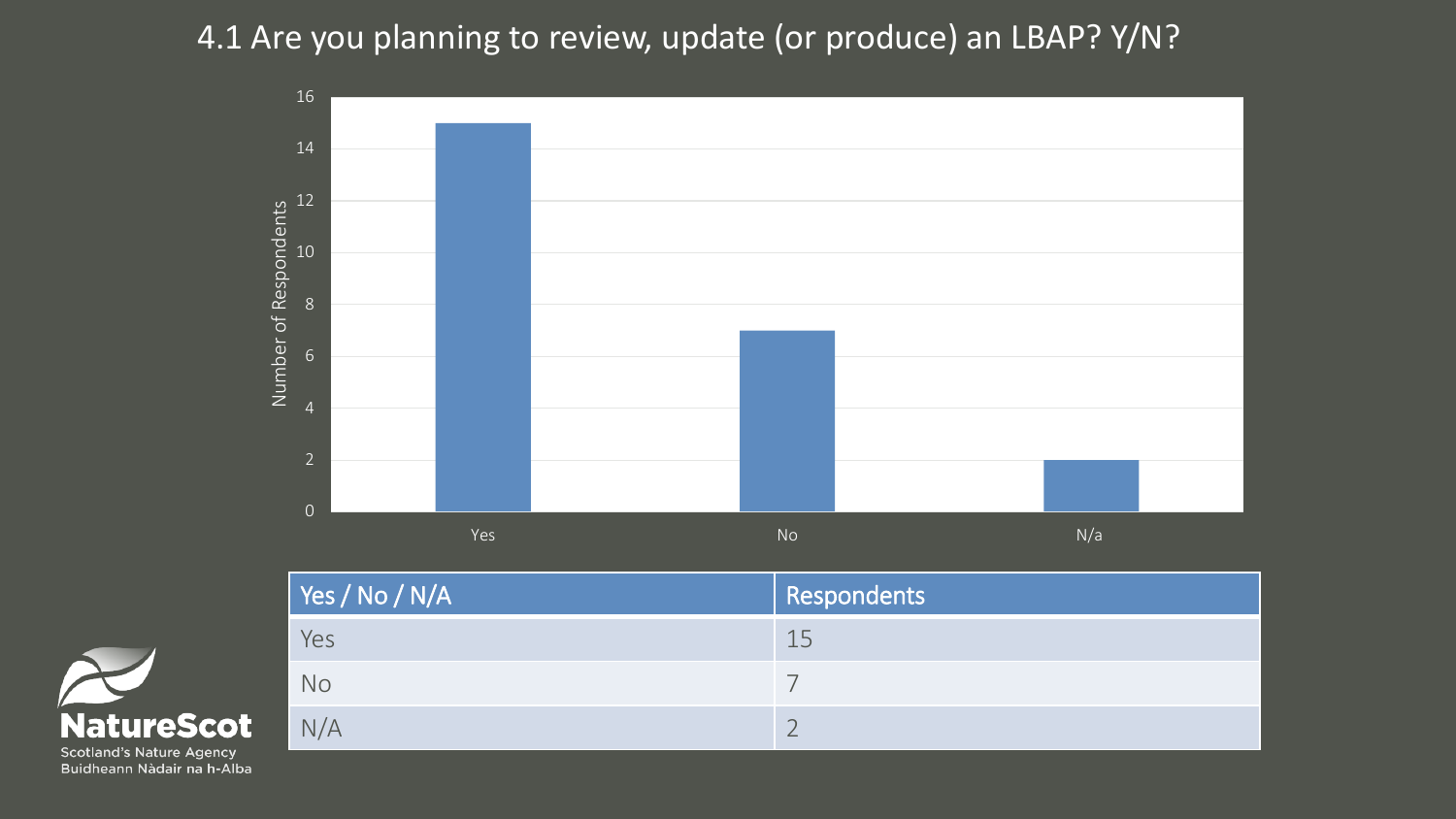### 4.1 Are you planning to review, update (or produce) an LBAP? Y/N?

If yes a. What are the intended start / completion dates?

- Before  $2023 = 9$
- $2026 2030 = 4$
- No date set hopped in near future to address = 3
- In progress but stalled  $= 2$

#### If no a. Explain

- Can't update LBAP, team does not have experience  $=1$
- Development action decided on habitat statements these kept updated  $= 1$
- No resources to have  $LBAP = 1$
- No plan to have an LBAP hoped other coming council policies will fill gap = 1

#### b. What factors do you expect to influence timing?

- Lack of resource in general  $= 7$
- Lack of funding  $= 3$
- Lack of Staff  $= 2$
- Lack of expertise  $= 2$
- Delayed by Covid  $= 1$
- Scottish biodiversity strategy needs to translate to local level =  $1$
- LBAP delayed as partners worried it has little regulatory effect =  $1$

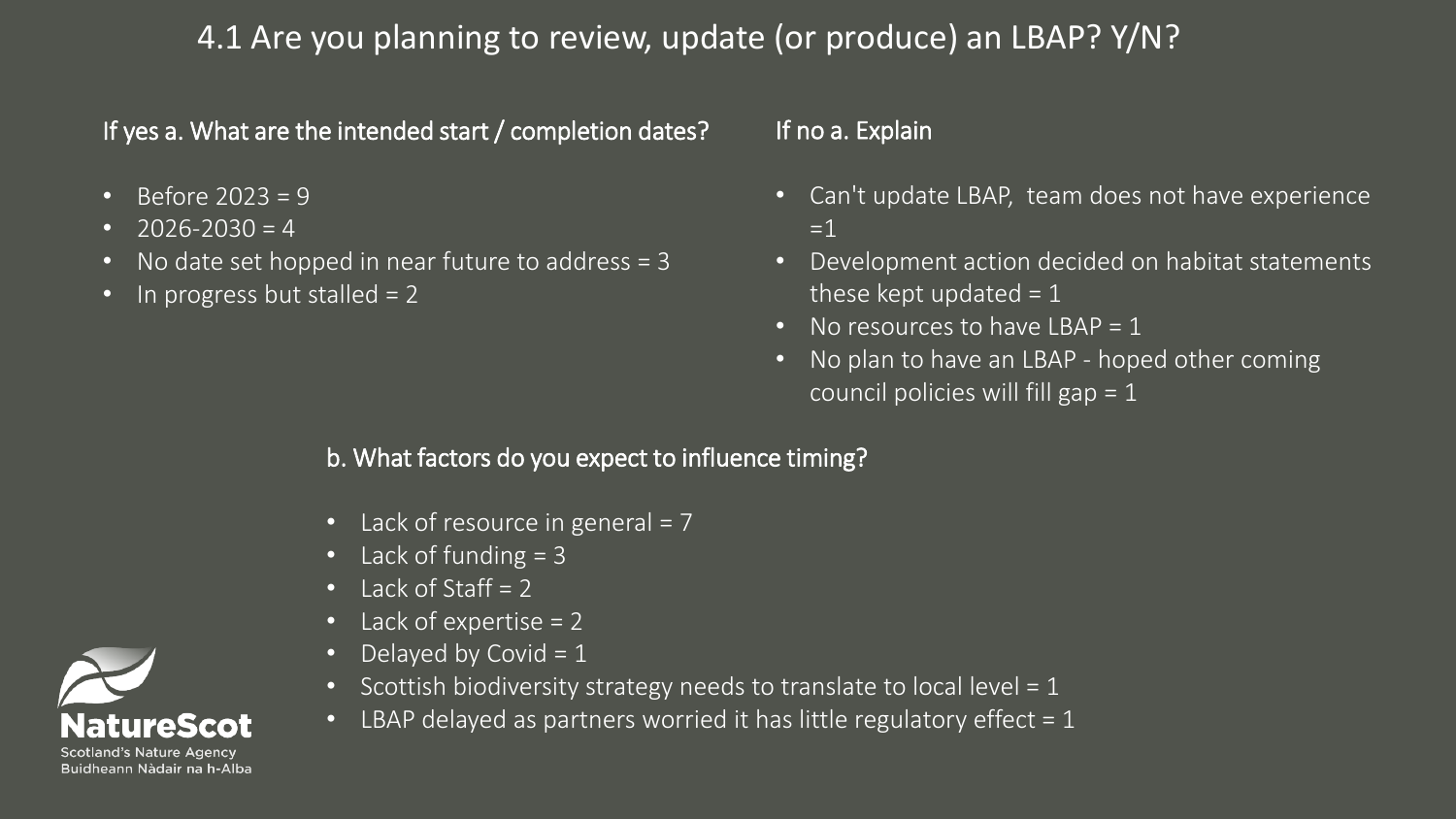# 4.1 Are you planning to review, update (or produce) an LBAP? Y/N?

4.1 b. What factors do you expect to influence timing? For example alignment with Forest and Woodland Strategy / Open Space Strategy / Biodiversity strategy?) Explain

policy / strategy reasons for effecting time scale

- Scottish biodiversity strategy =  $6$
- $\bullet$  LDP = 4
- The Forest and Woodland Strategy = 2
- National and international strategies taken into account = 2
- Alignment with all new strategies = 2
- $NPF4 = 1$
- $\cdot$  Local green network strategy = 1
- Outcome of Cop15 = 1
- Alignment with Climate Change Strategy =  $1$
- Clyde climate forest strategy =  $1$
- peatland action =  $1 *$  aligning LBAP goals with peatland action to secure funding to allow actions to happen